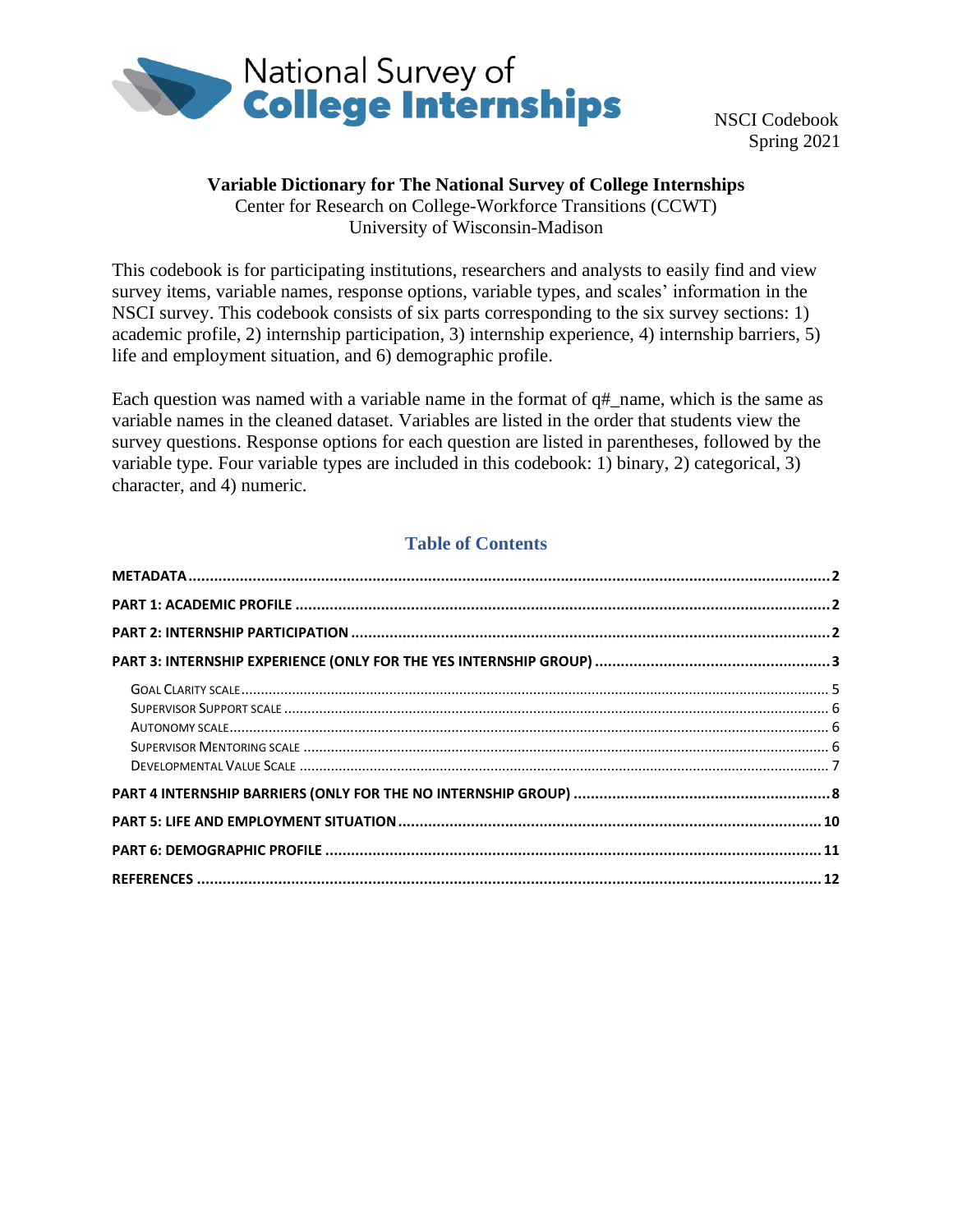## <span id="page-1-0"></span>**Metadata**

**state.** The state of the institute. Character.

**institution\_type.** Type of the institutions. (HBCU, HSI, Technical College, Community College, Four Year College, etc.). Character.

**institution.** Name of the institution. Character.

**survey\_year.** The year when the survey was conducted. Character.

**survey** semester. The semester when the survey was conducted. (spring, fall). Character.

# <span id="page-1-1"></span>Part 1: Academic Profile

**q1** enrollment. As of today, are you attending college full-time or part-time?  $(1 = Full time, at least 12 credits; 2 = Part-time, less than 12 credits; 3 = No, I'm not attending)$ college). Categorical.

**q2\_degree.** Currently, what type of program are you in? (1=Technical or vocational certificate or diploma, less than 2-year degree; 2=Associate's degree, 2-year degree; 3=GED program; 4=Bachelor's degree; 5=I am not in a program). Categorical.

**q3** grade level. What is your grade level?

(1=Undergraduate freshman; 2=Undergraduate sophomore; 3=Undergraduate junior; 4=Undergraduate senior; 5=Technical or vocational college first year; 6=Technical or vocational college second year; 7=Associate's degree first year; 8=Associate's degree second year; 9=Other, please specify: [text entry box]). Categorical.

**q4\_program.** What is your major or the discipline of your academic program?  $(1=$  arts & humanities;  $2=$  biological sciences, agriculture, & natural resources;  $3=$  physical sciences, mathematics, & computer science; 4=social sciences; 5= business; 6= communications, media, & public relations; 7=education; 8=engineering; 9=health professions; 10=social service professions; 11= others). Categorical.

**q5\_gpa\_num.** Slide the circle right until you reach the number that answers the following question: Thinking about the past 2019-2020 academic year, which of the following best describes your grade point average (GPA) average?  $(A+/A = 4.0, A = 3.7, B += 3.3, B = 3.0, B = 3.0, B = 3.0, B = 3.0$  $= 2.7$ , C + = 2.3, C = 2.0, C - = 1.7, D + = 1.3, D = 1.0). Numeric.

# <span id="page-1-2"></span>Part 2: Internship Participation

**q6\_internship.** In the past 12 months, have you participated in any internships? (1=Yes; 2=No). Binary.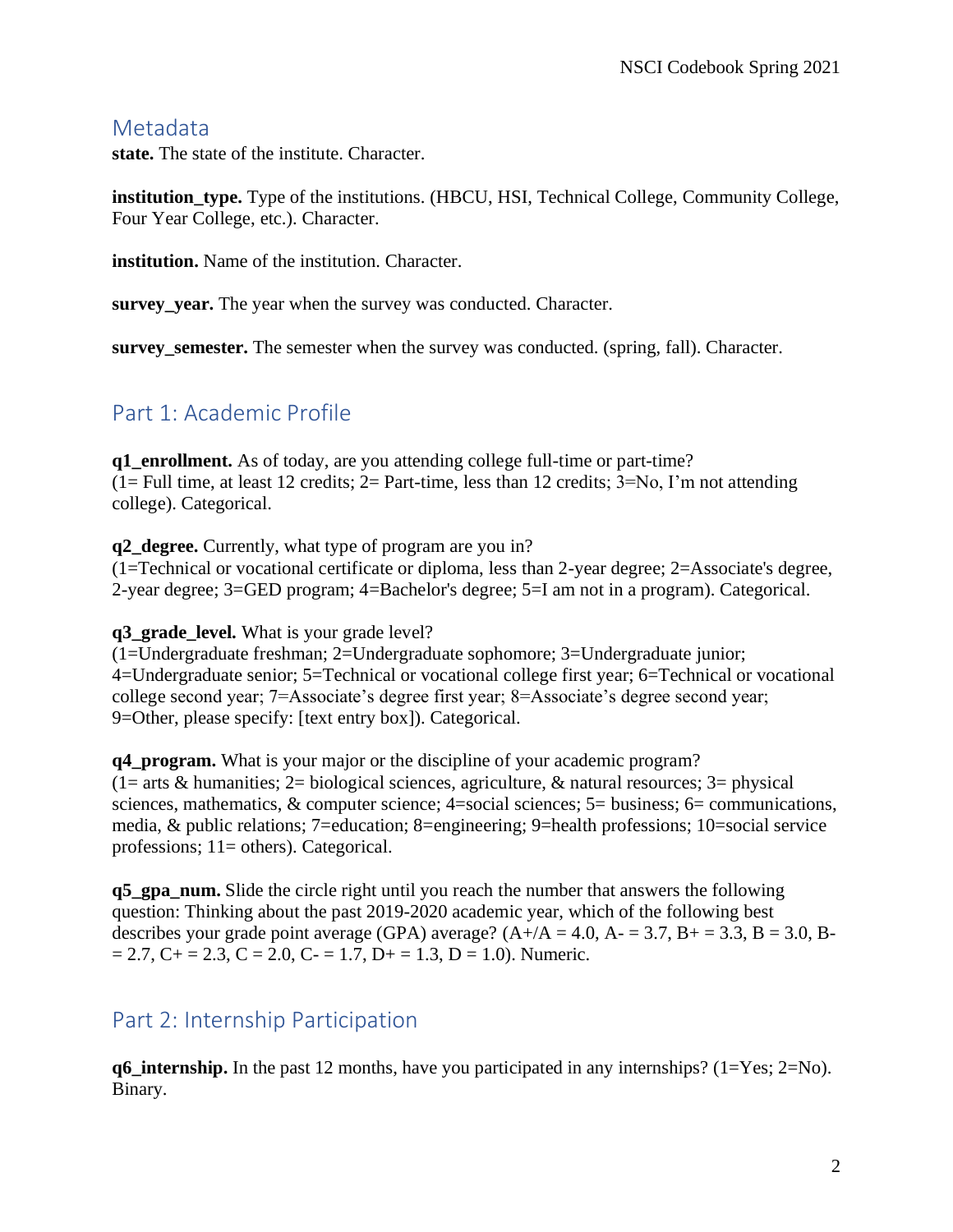q7 In the past 12 months, have you participated in any of the following non-internship experiences?

**q7\_apprenticeship.** (1=Yes; 2=No). Binary.

 $q7$  coop.  $(1=Yes; 2=No)$ . Binary.

**q7** practicum.  $(1=Yes; 2=No)$ . Binary.

**q7\_course\_project.** Project-based learning activity in a course. (1=Yes; 2=No). Binary.

**q7** service learning.  $(1=Yes; 2=No)$ . Binary.

**q7\_undergraduate\_research.** Undergraduate research experience. (1=Yes; 2=No). Binary.

# <span id="page-2-0"></span>Part 3: Internship Experience (only for the yes internship group)

**q8** online. Was your most recent internship an in-person or online experience? An online internship means that you did not physically appear at the organization where you interned, and instead worked remotely via digital technologies (e.g., laptop). (1= In-person internship; 2=Online internship; 3=Other, please specify). Categorical.

**q9 int required.** Is an internship required to graduate from your academic program? (1=Yes; 2=No; 3=Not sure). Categorical.

**q10\_int\_credit.** Did you take this internship for credit or non-for-credit? (1=for credit; 2=not for credit). Categorical.

**q11\_online\_channel.** To the best of your knowledge, who organized your online internship? (1=A third-party vendor (e.g., Parker Dewey, Symba, CapSource, Virtual Internships.com, etc.), please specify: [text entry box]; 2=My internship employer; 3=Others, please specify: [text entry box]). Categorical.

**q12\_company\_zipcode.** What is the zip code of the company or organization where you did your internship? Please indicate if you took in-person internship out of the United States. Character.

**q13\_internship\_zipcode.** What is the zip code of your living address while doing the internship? Please indicate if your living address is out of the United States. Character.

**q14\_organization**. At what type of organization did you participate in this internship? (1=Government agency; 2=For-profit company; 3=Non-profit organization). Categorical.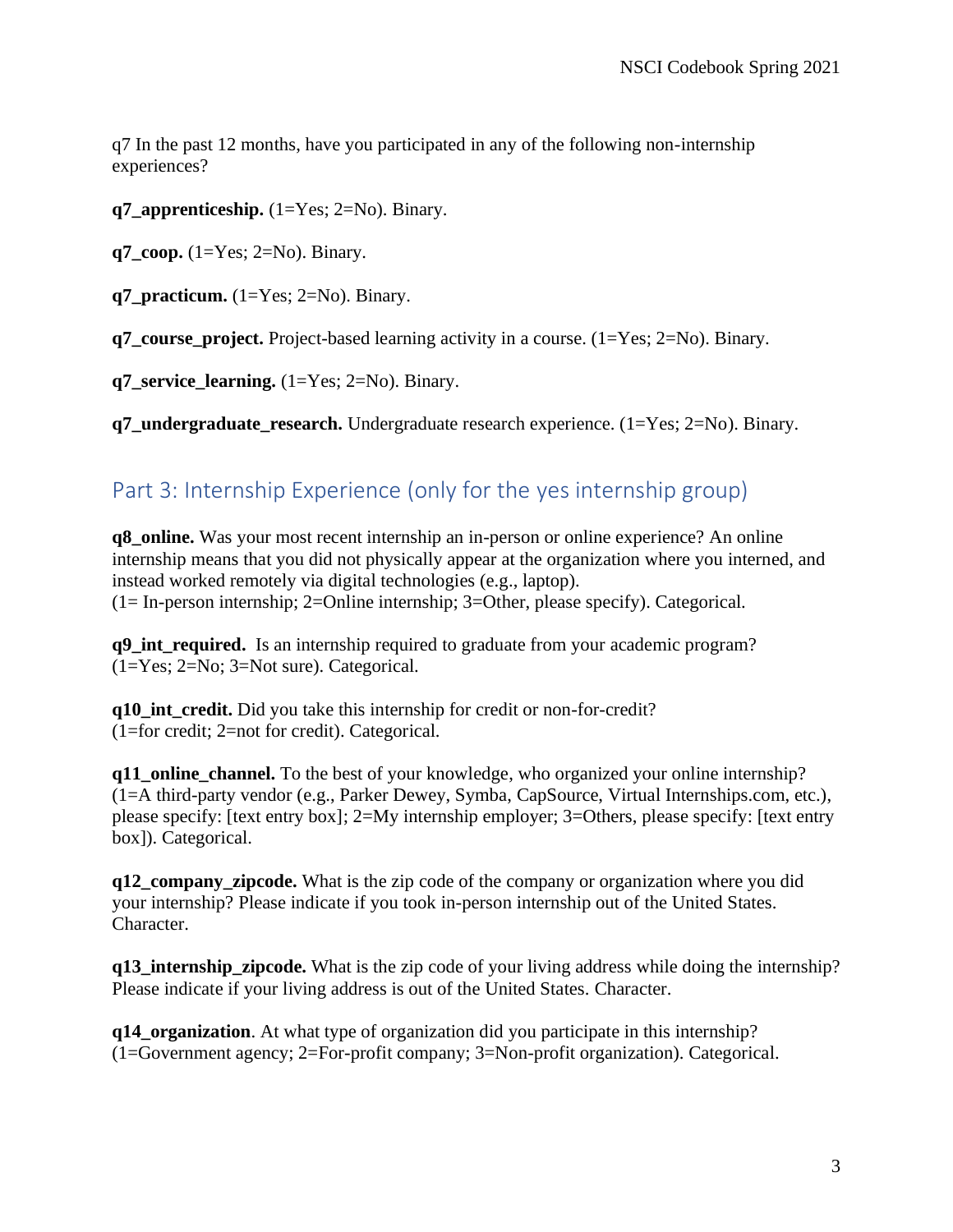**q15\_industry**. In what industry or field was this internship in? (United States Census Bureau, 2017)

(1=Accommodation and Food Services; 2=Administrative and Support and Waste Management and Remediation Services; 3=Agriculture, Forestry, Fishing and Hunting; 4=Arts, Entertainment, and Recreation; 5=Construction; 6=Educational Services; 7=Finance and Insurance; 8=Health Care and Social Assistance; 9= Information; 10= Management of Companies and Enterprises; 11= Manufacturing; 12= Mining; 13= Other Services (except Public Administration); 14= Professional, Scientific, and Technical Services; 15= Public Administration; 16= Real Estate Rental and Leasing; 17= Retail Trade; 18= Transportation and Warehousing; 19= Utilities; 20= Wholesale Trade). Categorical.

**q16\_int\_weeks**. For how many weeks did you participate in this internship? (0-60 weeks). Numeric.

**q17\_int\_hours.** In a typical week, for how many hours did you work at this internship? (0-100 hours). Numeric.

**q18\_int\_reasons.** What was your main purpose for taking this internship? (1=Exploring different career options because I am not yet sure about my chosen profession; 2=Gaining experience in a specific career that I plan on pursuing as my chosen profession; 3=Others, please specify: [text entry box]). Categorical.

**q19\_int\_paid**. Was the internship paid or unpaid? (1=Paid; 2=Unpaid). Binary.

**q20 hourly comp.** Approximately, how much does/did your internship pay by the hour? Note: Please estimate your hourly compensation if you are/were not paid based on hourly wages. Character.

**q21\_written\_document.** Were you provided with a written document that outlined the learning goals and activities for your internship, either by your academic advisor or your internship host organization? (1=Yes; 2=No). Binary.

**q22\_workplace\_task.** Which of the following best describes how you engaged in workplace tasks during your internship?

(1=Job shadowing: You mostly shadowed your supervisor and observed them perform tasks; 2=Low-skill tasks w/supervision: You mostly engaged in relatively low-skill tasks after being trained by your supervisor; 3=High-skill tasks w/supervision: You mostly engaged in relatively high-skill tasks after being trained by your supervisor, who would then review and approve your work; 4=Autonomous work: You mostly worked on your own project(s) independently with support from a supervisor only as needed). Categorical.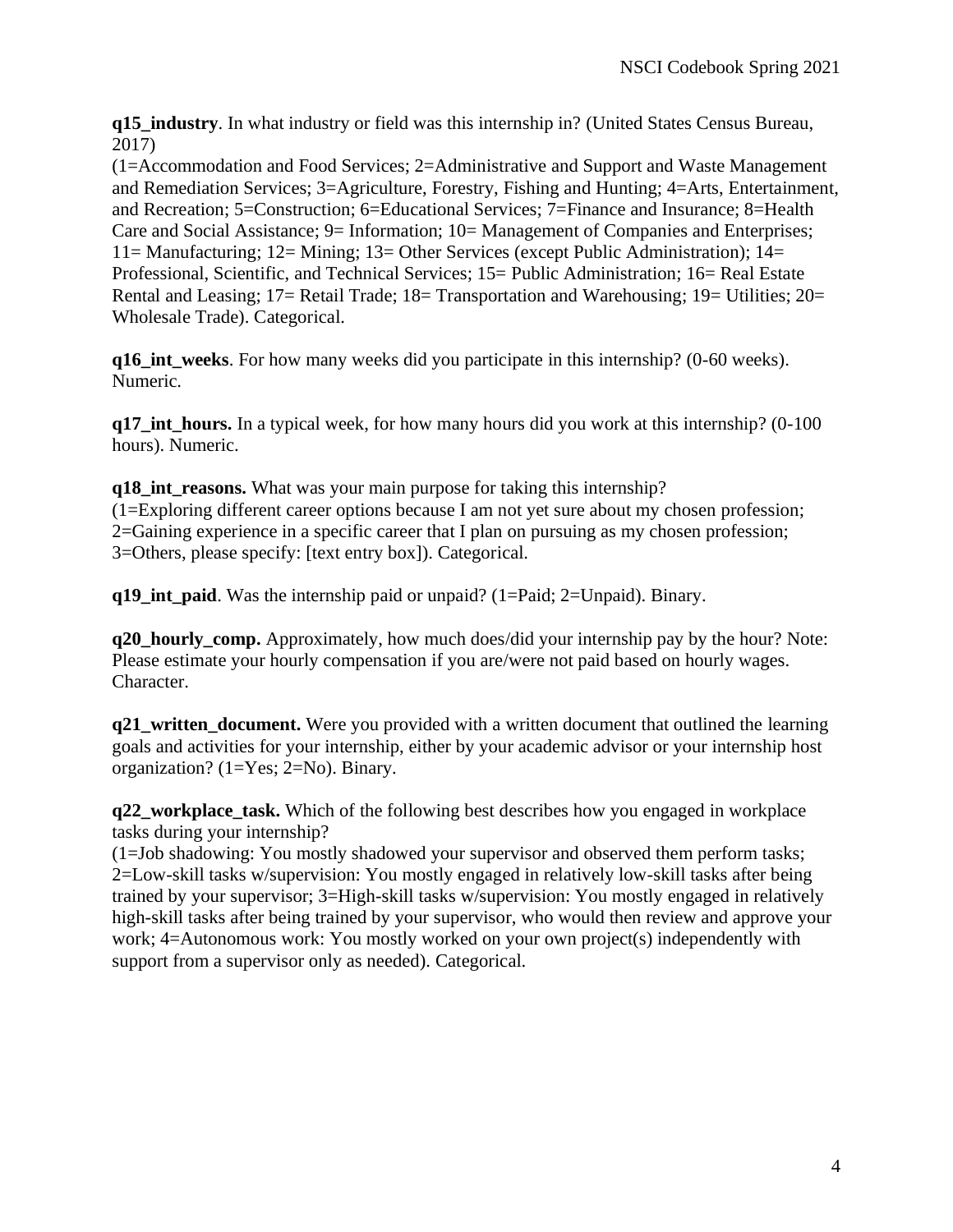**q23** commute. How did you physically get to your internship?

 $(1=I$  used my own vehicle and/or took public transportation using my own money; 2=I used my own vehicle and/or took public transportation using subsidies provided by my internship host organization; 3=Others, please specify: [text entry box]). Categorical.

**q24\_info\_tech.** Do you have sufficient information technology (e.g., internet bandwidth, laptop, etc.) to complete the online internship? (1=Yes; 2=No). Binary.

**q25** opportunity. How did you initially learn about your internship opportunity? (1=Through informal networks (e.g., professors, families and friends, etc.); 2=Through public advertisements and/or forums (e.g., job board, LinkedIn, company website, etc.); 3=Through my campus career services (e.g., website, job/internship fair, resource center, etc.); 4= I was recruited by an employer for the position). Categorical.

**q26** non discrimination. In the internship posting or announcement for the position, was there an explicit statement about non-discriminatory hiring on the basis of race, gender, sexuality, disability status and/or other personal attributes? (1=Yes; 2=No; 3=Not sure). Categorical.

**q27\_discrimination.** Did you ever feel discriminated against during your internship based on your race, gender, sexuality, disability status, and/or other personal attributes? (1=Yes, please describe the nature of the discrimination: [text entry box]; 2=No). Categorical.

**q28\_primary\_task.** Please describe the primary tasks you performed for this internship. Character.

## <span id="page-4-0"></span>Goal Clarity scale

(Beenen & Rousseau, 2010; McHugh, 2017). Q29-Q30.

**q29\_objectives**. Please rate how clear you felt your internship supervisor stated the tasks to be completed during your internship.

(1=Not at all clear; 2=A little clear; 3=Somewhat clear; 4=Very clear; 5=Extremely clear). Categorical.

**q30\_explanation**. Please rate how clear you felt your internship supervisor stated the goals of your internship.

(1=Not at all clear; 2=A little clear; 3=Somewhat clear; 4=Very clear; 5=Extremely clear). Categorical.

**q31\_int\_program**. How related do you feel your internship was to your academic program? (1=Not at all related; 2=A little related; 3=Somewhat related; 4=Very related; 5=Extremely related). Categorical.

**q32** academic contact. Please indicate how often you were in contact with the university employee responsible for overseeing your internship experience (e.g., a faculty member or academic advisor) during the internship.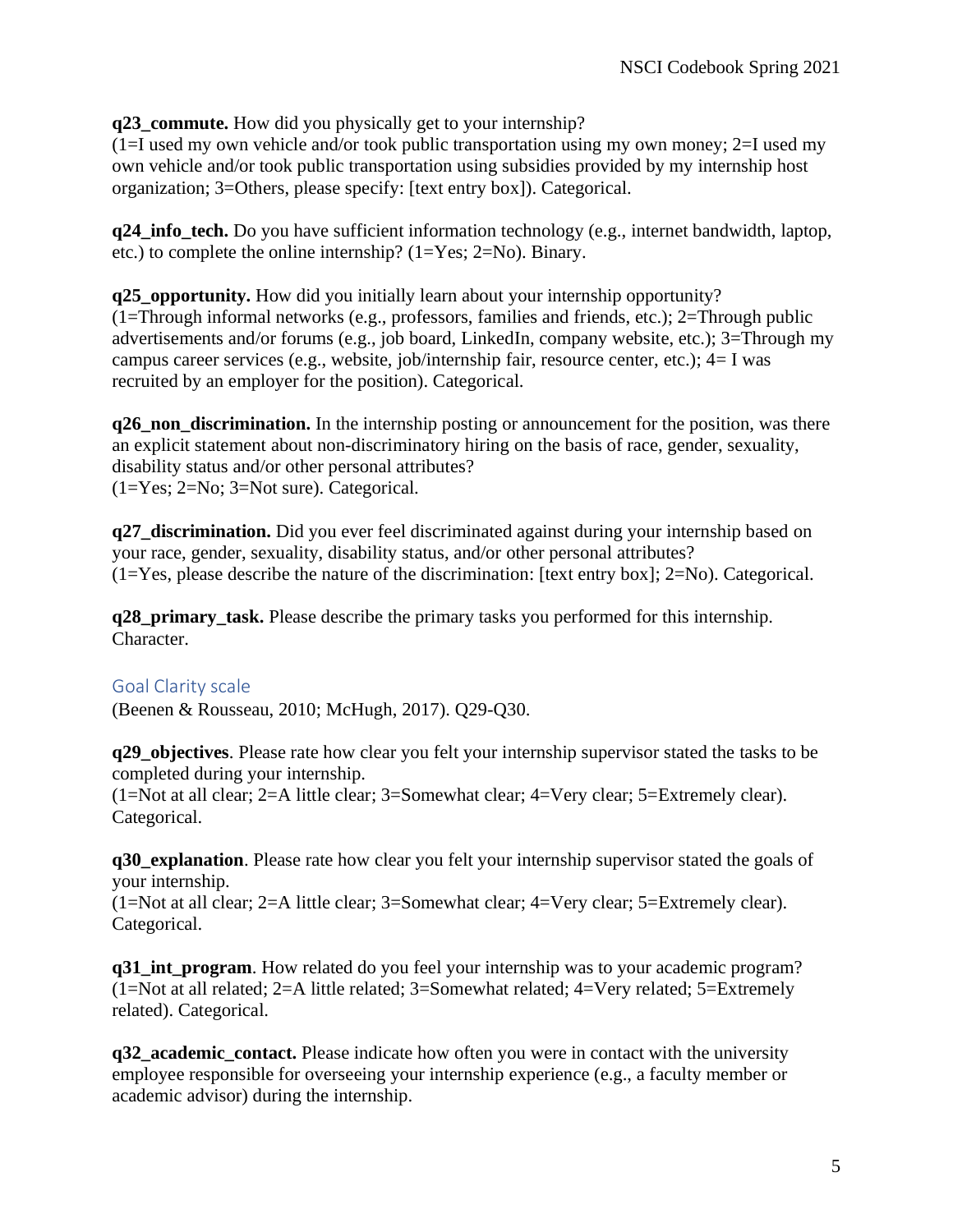(1=Daily; 2=Weekly; 3=Twice a month; 4=Monthly; 5=Just once; 6=Never). Categorical.

**q33\_academic\_contact\_prefer.** Would you have preferred to have been in more regular contact with this person?

 $(1=Yes,$  please specify why: [text entry box]; 2=No). Binary.

#### <span id="page-5-0"></span>Supervisor Support scale

(McHugh 2017; Shanock & Eisenberger, 2006). Q34\_1 – Q35\_1.

**q34\_wellbeing**. In this internship, how much did your supervisor care about your well-being? (1=Not at all; 2=A little; 3=Some; 4=Quite a bit; 5=A great deal). Categorical.

**q34** care. In this internship, how much did your supervisor care about your satisfaction at work? (1=Not at all; 2=A little; 3=Some; 4=Quite a bit; 5=A great deal). Categorical.

**q34\_appreciate**. In this internship, how much did your supervisor appreciate the amount of effort you made? (1=Not at all; 2=A little; 3=Somewhat; 4=Quite a bit; 5=A great deal). Categorical.

**q35\_respect**. In this internship, how much respect did you feel you received? (1=None; 2=A little; 3=Some; 4=Quite a bit; 5=A great deal). Categorical.

#### <span id="page-5-1"></span>Autonomy scale

(Beenen & Rousseau, 2010; McHugh, 2017). Q35\_2 – Q35\_3

**q35\_flexibility**. In this internship, how much flexibility did you have in how you completed your work?

(1=None; 2=A little; 3=Some; 4=Quite a bit; 5=A great deal). Categorical.

**q35\_freedom**. In this internship, how much freedom did you have to decide how to do your work? (1=None; 2=A little; 3=Some; 4=Quite a bit; 5=A great deal). Categorical.

<span id="page-5-2"></span>Supervisor Mentoring scale (McHugh 2017). Q36

**q36\_strategies**. How often did your supervisor suggest specific strategies for achieving career goals? (1=Never; 2=Rarely; 3=Sometimes; 4=Very often; 5=Extremely often). Categorical.

**q36\_new\_ways**. How often did your supervisor encourage you to try new ways of behaving in the job?

(1=Never; 2=Rarely; 3=Sometimes; 4=Very often; 5=Extremely often). Categorical.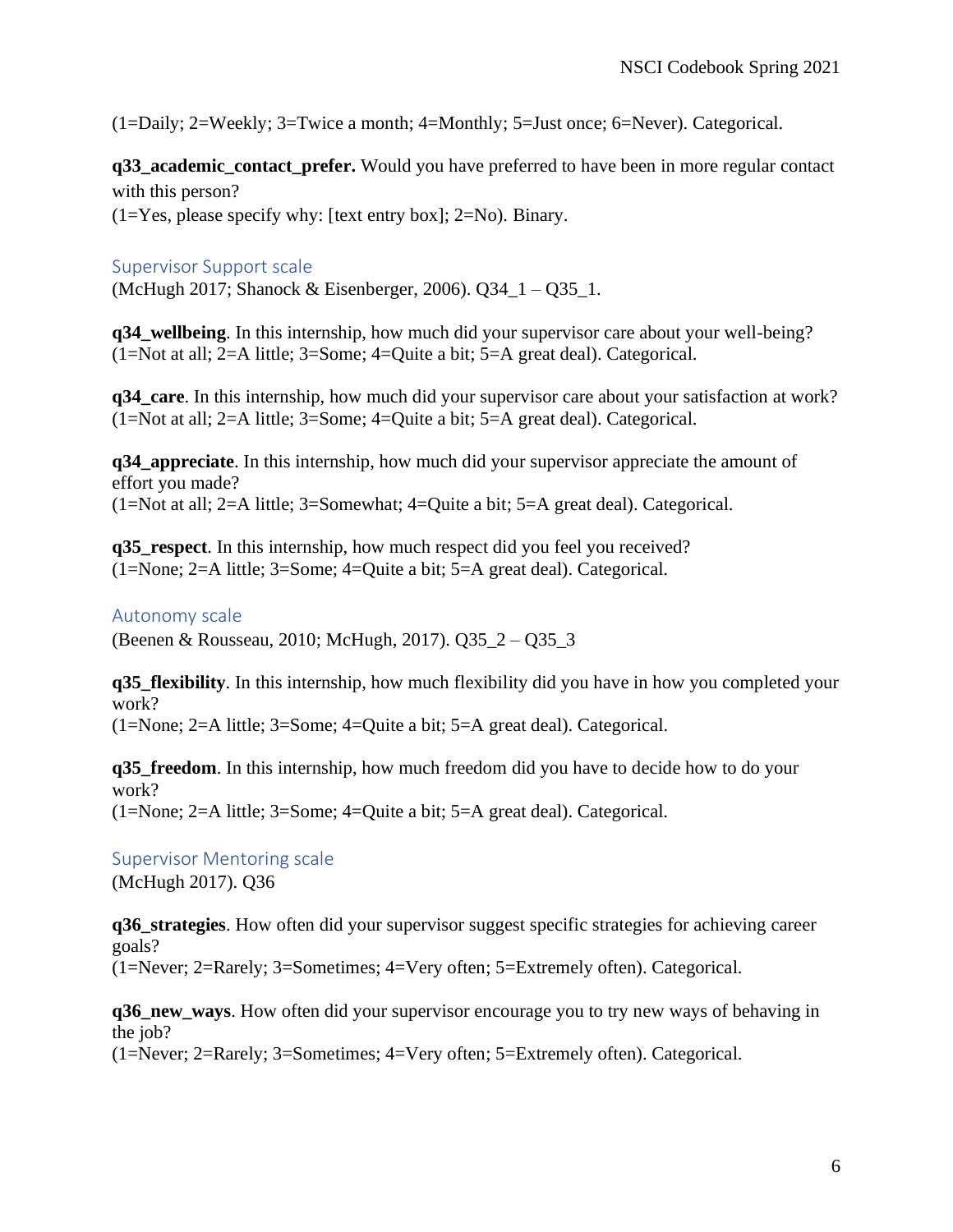**q36 feedback**. How often did your supervisor give you feedback regarding job performance? (1=Never; 2=Rarely; 3=Sometimes; 4=Very often; 5=Extremely often). Categorical.

**q36\_assignments**. How often did your supervisor give you assignments that presented opportunities to learn new skills? (1=Never; 2=Rarely; 3=Sometimes; 4=Very often; 5=Extremely often). Categorical.

**q36\_deadlines**. How often did your supervisor help you finish tasks or meet deadlines that otherwise would have been difficult to complete? (1=Never; 2=Rarely; 3=Sometimes; 4=Very often; 5=Extremely often). Categorical.

**q37\_satisfied**. How satisfied were you with your internship experience? (1=Not at all satisfied; 2=A little satisfied; 3=Somewhat satisfied; 4=Very satisfied; 5=Extremely satisfied). Categorical.

**q38 network.** Do you think your internship experience expanded your professional network?  $(1=Yes$  [text entry box];  $2=No$  [text entry box]). Categorical.

### <span id="page-6-0"></span>Developmental Value Scale

(McHugh, 2017; Nghia & Duyen, 2019); Q39 – Q40 Q39 Please rate the following aspects of your internship value using the scale below.

**q39\_understand.** This internship helped me to better understand the knowledge I learned in my academic program.

(1=None; 2=A little; 3=Some; 4=Quite a bit; 5=A great deal). Categorical.

**q39 apply.** This internship gave me opportunities to apply what I have learned in my courses to real-world situations.

(1=None; 2=A little; 3=Some; 4=Quite a bit; 5=A great deal). Categorical.

**q39\_identify\_gap.** This internship helped me identify my academic knowledge gaps. (1=None; 2=A little; 3=Some; 4=Quite a bit; 5=A great deal). Categorical.

**q39\_identify\_focus.** This internship helped me identify what I should focus on studying in my academic program.

(1=None; 2=A little; 3=Some; 4=Quite a bit; 5=A great deal). Categorical.

**q39\_motive.** This internship motivated me to look for more hands-on learning opportunities that enhance my academic learning.

(1=None; 2=A little; 3=Some; 4=Quite a bit; 5=A great deal). Categorical.

Q40 Please rate the following aspects of your internship value using the scale below.

**q40\_career\_goal.** This internship helped me clarify my career goals. (1=None; 2=A little; 3=Some; 4=Quite a bit; 5=A great deal). Categorical.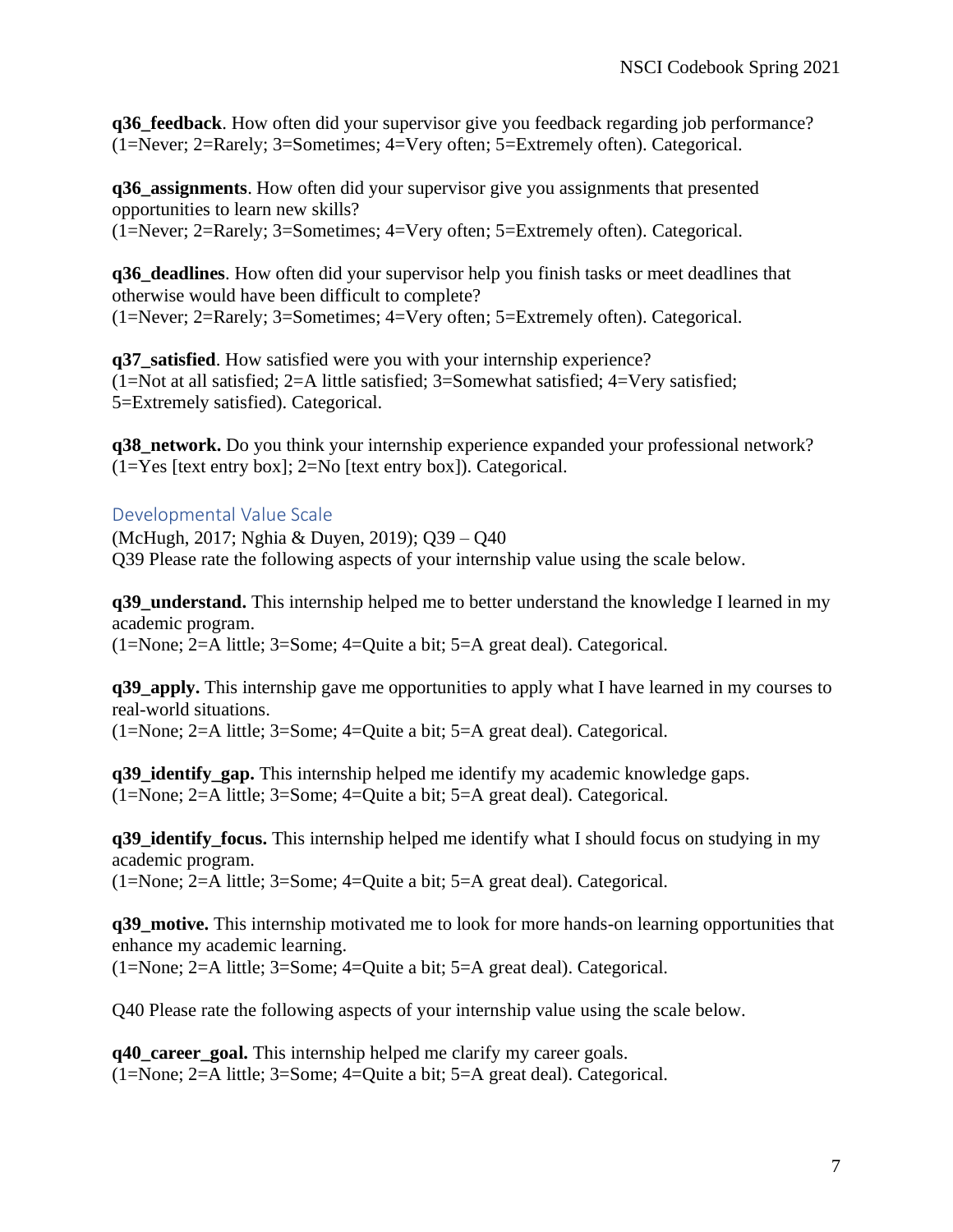**q40\_skill.** This internship provided me with important skills relevant to my career goals. (1=None; 2=A little; 3=Some; 4=Quite a bit; 5=A great deal). Categorical. **q40\_new\_skill.** This internship gave me opportunities to learn new career-related skills. (1=None; 2=A little; 3=Some; 4=Quite a bit; 5=A great deal). Categorical.

**q40\_target\_org.** This internship helped me to identify specific organizations where I can apply for jobs in the future, perhaps including your internship site. (1=None; 2=A little; 3=Some; 4=Quite a bit; 5=A great deal). Categorical.

**q40\_confidence.** This internship helped me to become more confident in my ability to pursue future career opportunities.

(1=None; 2=A little; 3=Some; 4=Quite a bit; 5=A great deal). Categorical.

q41 Please indicate how often your internship provided opportunities for developing the following skills.

**q41\_communication.** (1=Never; 2=Rarely, 3=Sometimes, 4=Often, 5=Very often). Categorical.

**q41 teamwork.** (1=Never; 2=Rarely, 3=Sometimes, 4=Often, 5=Very often). Categorical.

**q41\_problem\_solving.** (1=Never; 2=Rarely, 3=Sometimes, 4=Often, 5=Very often). Categorical.

**q41 leadership.** (1=Never; 2=Rarely, 3=Sometimes, 4=Often, 5=Very often). Categorical.

**q42\_change\_experience.** If you could change anything about your internship experience, what would it be and why? Character.

# <span id="page-7-0"></span>Part 4 Internship Barriers (only for the No Internship group)

**q43** participate interest. You indicated that you did not participate in an internship in the past 12 months. In the past 12 months, were you interested in participating in an internship?  $(1=Yes; 2=No)$ . Binary.

**q44\_reason\_text.** Select each item you consider as a reason for why you were unable to pursue an internship in the past 12 months, then drag and drop the items into the question box. Within the Yes box, rank the reasons from most important to least important for not pursuing an internship. Comma separated character variable that lists all reasons one chose. (Course load at school was too heavy; Insufficient pay offered; Needed to work at current job; Lack of transportation; Lack of childcare; Lack of internship opportunities in my field; Internship cancelled due to Covid-19 pandemic; Wasn't selected for internships that I applied to; Not sure how to find an internship). Character.

**q44** course heavy. In the past 12 months, why were you not able to pursue an internship? Course load at school was too heavy.  $(1-6, blank = not selected)$ . Categorical.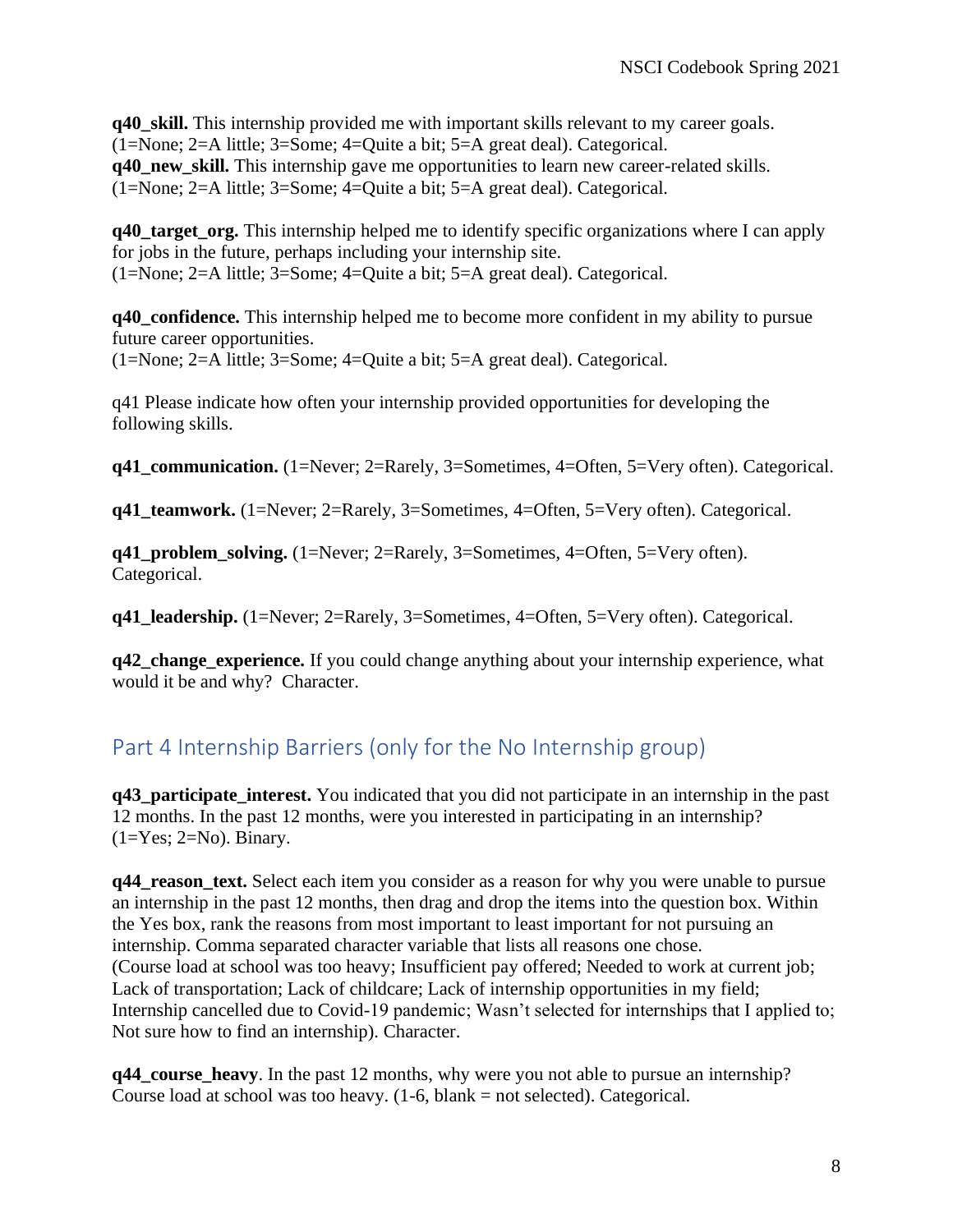**q44\_insufficient\_pay**. In the past 12 months, why were you not able to pursue an internship? Insufficient pay offered. (1-6, blank = not selected). Categorical.

**q44\_work\_job**. In the past 12 months, why were you not able to pursue an internship? Needed to work at current job.  $(1-6, blank = not selected)$ . Categorical.

**q44\_no\_transport**. In the past 12 months, why were you not able to pursue an internship? Lack of transportation.  $(1-6, blank = not selected)$ . Categorical.

**q44\_no\_childcare.** In the past 12 months, why were you not able to pursue an internship? Lack of childcare.  $(1-6, blank = not selected)$ . Categorical.

**q44\_no\_opportunity**. In the past 12 months, why were you not able to pursue an internship? Lack of internship opportunities in my field.  $(1-6, blank = not selected)$ . Categorical.

**q44\_pandemic\_cancellation.** In the past 12 months, why were you not able to pursue an internship? Internship cancelled due to Covid-19 pandemic. (1-6, blank = not selected). Categorical.

**q44** not selected. In the past 12 months, why were you not able to pursue an internship? Wasn't selected for internships that I applied to.  $(1-6, blank = not selected)$ . Categorical.

**q44\_no\_method.** In the past 12 months, why were you not able to pursue an internship? Not sure how to find an internship.  $(1-6, blank = not selected)$ . Categorical.

[Recoded] The following Q44 variables are recoded using Q44 selection and ranking. **q44\_course\_heavy\_yn.** Whether or not this barrier of taking internship was selected by the student. (1=Yes, 2=No). Binary.

**q44\_insufficient\_pay\_yn.** Whether or not this barrier of taking internship was selected by the student. (1=Yes, 2=No). Binary.

**q44\_work\_job\_yn.** Whether or not this barrier of taking internship was selected by the student.  $(1=Yes, 2=No)$ . Binary.

**q44\_no\_transport\_yn**. Whether or not this barrier of taking internship was selected by the student. (1=Yes, 2=No). Binary.

**q44\_no\_childcare\_yn**. Whether or not this barrier of taking internship was selected by the student. (1=Yes, 2=No). Binary.

**q44\_no\_opportunity\_yn**. Whether or not this barrier of taking internship was selected by the student. (1=Yes, 2=No). Binary.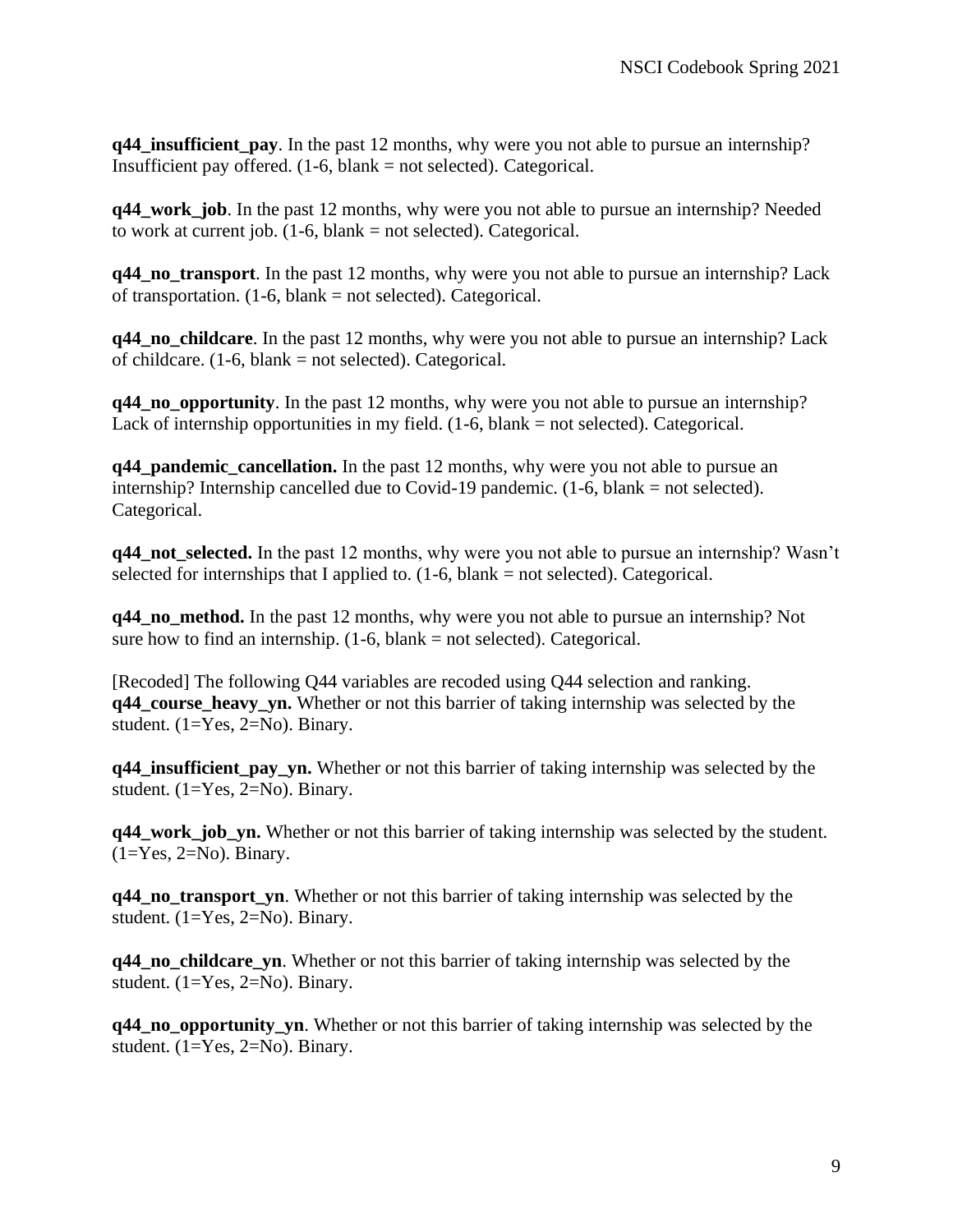**q44 pandemic cancellation yn.** In the past 12 months, why were you not able to pursue an internship? Internship cancelled due to Covid-19 pandemic. (1=Yes, 2=No). Binary.

**q44\_not\_selected\_yn.** In the past 12 months, why were you not able to pursue an internship? Wasn't selected for internships that I applied to.  $(1=Yes, 2=No)$ . Binary.

**q44\_no\_method\_yn.** In the past 12 months, why were you not able to pursue an internship? Not sure how to find an internship.  $(1=Yes, 2=No)$ . Binary.

**q45** other reason. Please describe below if there are any other reasons not listed above. Character.

## <span id="page-9-0"></span>Part 5: Life and Employment Situation

**q46\_job.** During the past 12 months, have you worked for pay at a job that is NOT an internship? Please consider all jobs you are financially compensated for including part-time, evening, or weekend work. (1=Yes; 2=No). Binary.

**q47** job num. During a typical week, how many paid job(s) are you working at? (0-6 jobs). Numeric.

**q48\_hours.** Slide the circle right until you reach the number that answers the following question: During a typical week, how many hours do you approximately work at your paid noninternship job(s)? (0-100 hours). Numeric.

**q49 parents inc.** What is the combined annual income of the person(s) who raised you in your home?

(1=0-\$19,999; 2=\$20,000 - \$39,999; 3=\$40,000 - \$59,999; 4=\$60,000 - \$79,999; 5=\$80,000 - \$99,999; 6=\$100,000 - \$119,999; 7=\$120,000 - \$139,999; 8==\$140,000 - \$159,999; 9=\$160,000 - \$179,999; 10=\$180,000 - \$199,999; 11=\$200,000 and above; 12=I don't know or not applicable). Categorical.

**q50\_social\_class.** In thinking about your past and present experiences, which label best describes your perceived social class?

(1=Lower Class; 2=Working Class; 3=Lower-Middle Class; 4=Middle Class; 5=Upper-Middle Class; 6=Upper Class; 7=I don't know or not applicable). Categorical.

**q51\_food**. In the past 30 days, did you… Receive free food or meals using Supplemental Nutrition Assistance Program or SNAP, or from a food bank or food pantry? (1=Yes; 2=No). Binary.

**q51\_rent**. In the past 30 days, did you… Not pay or underpay your rent or mortgage? (1=Yes; 2=No). Binary.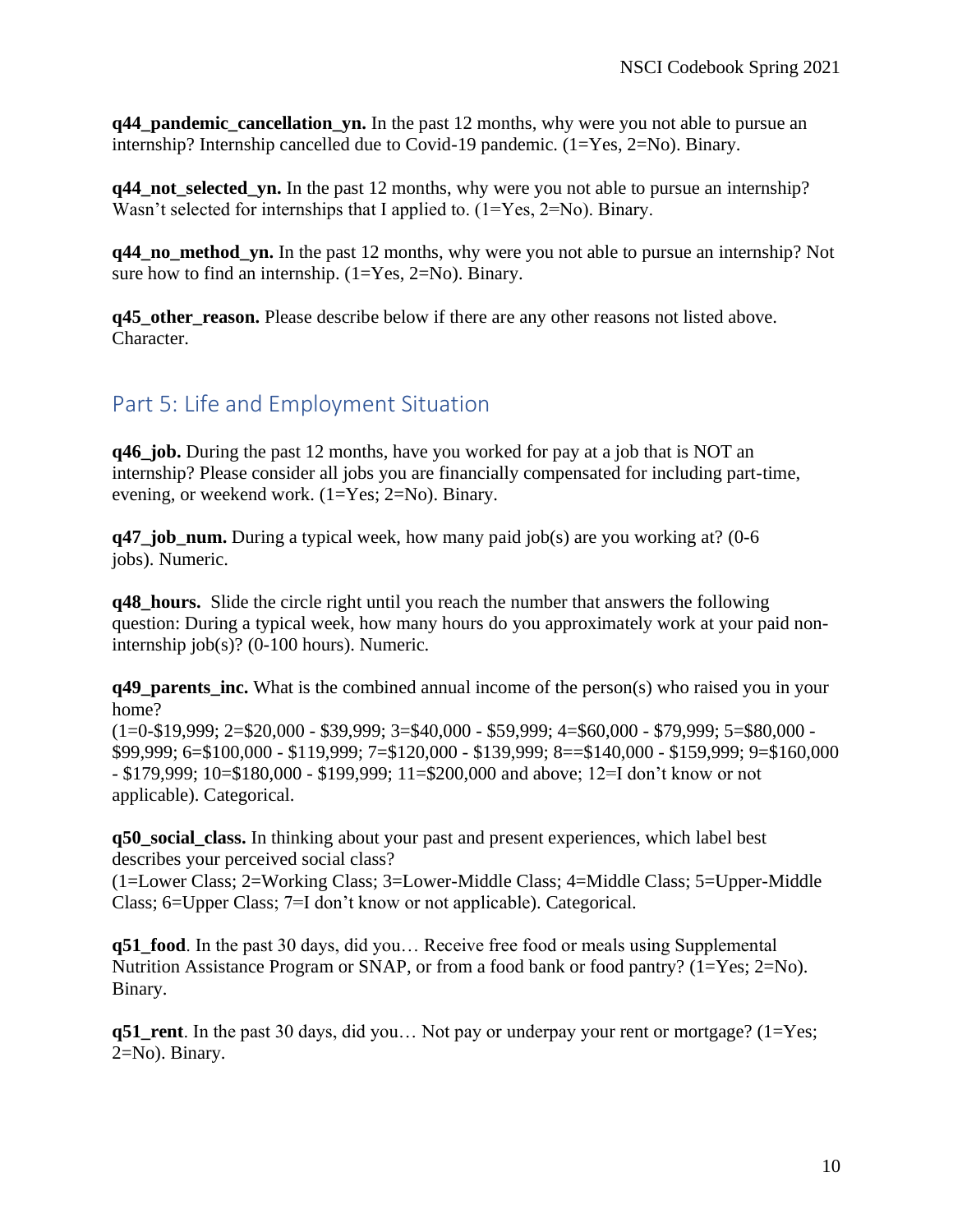**q51\_evicted**. In the past 30 days, did you… Get evicted from your home? (1=Yes; 2=No). Binary.

**q51\_energy**. In the past 30 days, did you… Not pay the full amount of a gas, oil, or electricity bill?  $(1=Yes; 2=No)$ . Binary.

**q52\_pandemic.** The COVID-19 pandemic is disrupting many features of higher education and labor market, and it may have impacted your career goals and plans in different ways. Please check all that apply.

(1=The pandemic has kept me from developing important professional skills; 2=Career opportunities have disappeared (e.g., jobs, internships); 3=I have had limited opportunities to explore different career options; 4=Developing professional networks has been more difficult; 5=There was no impact at all; 6=If the impacts of the pandemic on your career goals and plans are not listed here, please specify how it has impacted you: [text entry box]). Categorical.

**q53** racial justice. The recent civil unrest and activism around systemic racism may have also impacted your career goals and plans. Please check all that apply.

(1=The protests have kept me from developing important professional skills; 2=Career opportunities have disappeared (e.g., jobs, internships; 3=I have had limited opportunities to explore different career options; 4=Developing professional networks has been more difficult; 5=The protests have not impacted my career goals and plans; 6=There was no impact at all; 7=If the impacts of the protests on your career goals and plans are not listed here, please specify how it has impacted you: [text entry box]).

# <span id="page-10-0"></span>Part 6: Demographic Profile

**q54\_gender**. How do you describe your gender identity?

(1=Woman; 2=Man; 3=Trans woman; 4= Trans man; 5= Non-binary/Genderqueer; 6= Another gender identity (please describe): [text entry box]. Categorical.

**q55** race. With what race/ethnicity do you most closely identify?

(1= American Indian, Native American, First American, Alaska Native; 2=Asian, Asian-American; 3=Black, African American; 4= Hispanic, Latin@, Latinx, or Chican@; 5= Native Hawaiian, Pacific Islander; 6= White, Caucasian American; 7= Two or more races/ethnicities; 8=Other (please describe): [text entry box]. Categorical.

**q56\_birthyear**. Please enter the four-digit year of your birth (e.g., 1944, 1978). Numeric.

**q57\_first\_gen**. A first-generation college student refers to someone who is the first in their family to attend a four-year college/university and attain a bachelor's degree. Do you consider yourself to be a first-generation college student? (1=Yes; 2=No). Binary.

**q58\_living\_zipcode.** Please enter the zipcode of your current living address. Please indicate if you have been living out of the United States. Character.